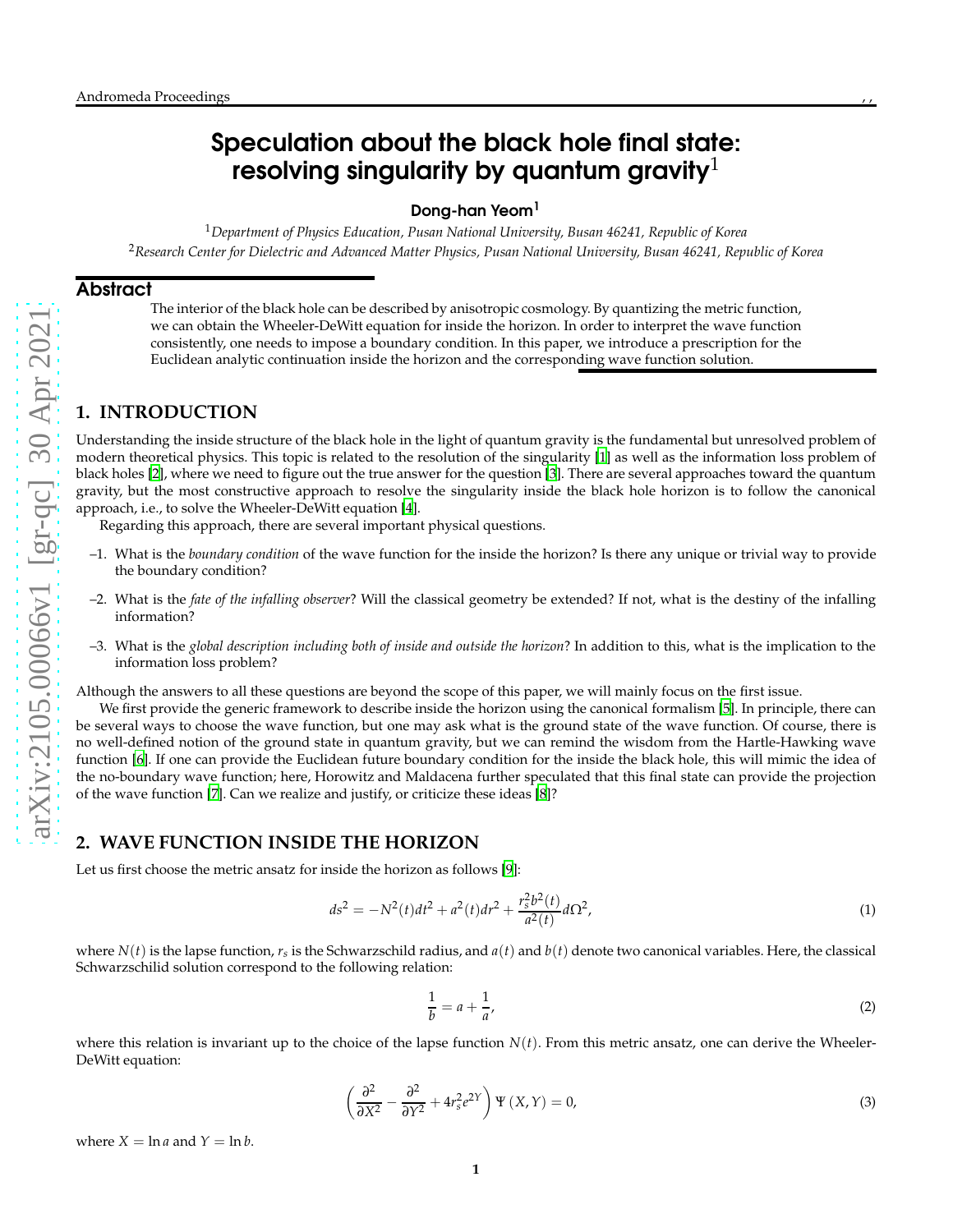In order to solve the partial differential equation, one can first introduce the separation of variables, say  $\Psi = \phi(X)\psi(Y)$ , where

$$
\left(\frac{d^2}{dX^2} + k^2\right)\phi(X) = 0,
$$
\n(4)

$$
\left(\frac{d^2}{dY^2} - 4r_s^2 e^{2Y} + k^2\right)\psi(Y) = 0, \tag{5}
$$

where  $k^2$  is the separation constant. Interestingly, this is equivalent to the two-dimensional Schrödinger equation of quantum mechanics, where *X* is a time-like direction and *Y* is a space-like direction with the potential barrier ∼ *e* <sup>2</sup>*Y*.

Following the usual wisdom of quantum mechanics, we can obtain the following observations:

- $-1$ . It is reasonable to interpret  $k^2 > 0$  as the energy-like eigenvalue.
- $-2$ . *X* and *Y* domains are not bounded; hence,  $k^2$  is not quantized.
- –3. There is only the potential barrier along the *Y*-direction, and the barrier is divergent as *Y* goes to infinity. Hence, if there is an incoming mode along the +*Y*-direction, then there must be an outgoing mode along the −*Y*-direction (unless there exist divergent contributions at the *Y* > 0 region).
- –4. The classical observer will follow the Ehrenfest theorem, i.e., the peak of the wave function should correspond to the classical solution. Therefore, at the horizon, we need to impose the boundary condition that the wave function has a peak at the classical solution.

By imposing these properties, we obtain the following form of the solution without loss of generality [\[9](#page-3-7)]:

$$
\Psi(X,Y) = \int_{-\infty}^{\infty} f(k)e^{-ikX}K_{ik}\left(2r_s e^Y\right)dk,
$$
\n(6)

where  $K_{ik}$  is the hyperbolic Bessel function. If we choose

$$
f(k) = \frac{2Ae^{-\sigma^2 k^2/2}}{\Gamma(-ik)r_s^{ik}},\tag{7}
$$

then the classical solution is located at the Gaussian peak of the wave function at the event horizon  $(X, Y \to -\infty)$ , where  $\sigma$  is the standard deviation and *A* is the normalization constant.

#### **3. EUCLIDEAN ANALYTIC CONTINUATION**

Since *X* is the time-like variable in the superspace, one may ask what happens if we Wick-rotate  $X = -ix$ . In usual quantum mechanics, along the Euclidean time, all excited modes exponentially decay, and hence the Euclidean Wick-rotation helps to choose the ground state wave function. However, in our case, after the Wick-rotation, *k* < 0 modes exponentially blow up. Therefore, in order to provide a consistent Wick-rotation, we need to choose only *k* > 0 modes, i.e., if *X* < 0,

<span id="page-1-0"></span>
$$
\Psi(X,Y) = \int_0^\infty f(k)e^{-ikX}K_{ik}\left(2r_se^Y\right)dk,\tag{1}
$$

and after the Wick-rotation at  $X = -ix$ , we obtain

<span id="page-1-1"></span>
$$
\Psi(x,Y) = \int_0^\infty f(k)e^{-kx}K_{ik}\left(2r_se^Y\right)dk.
$$
\n(2)

A numerical example is reported in Fig. [1.](#page-2-1) Even though we choose  $k > 0$  modes, at the event horizon, still the Ehrenfest theorem will be satisfied (left half of Fig. [1\)](#page-2-1). However, near the bouncing point *X* ∼ 0, the bias from the classical trajectory becomes significant. After the Wick-rotation, as expected, the wave function quickly decays to zero (right half of Fig. [1\)](#page-2-1).

Then what will be the corresponding Euclidean on-shell geometry for this proposed Euclidean wave function (see also speculations in [\[10](#page-3-8)])? Indeed, this question has no meaning, because there is no trivial steepest-descent in the Euclidean part, as we can see in Fig. [1.](#page-2-1) However, we can check whether we can regard the *x* > 0 part as the genuine Euclidean metric or not. The clue might be related to the Wick-rotation  $X = -ix$ . The metric ansatz becomes

$$
ds^{2} = -N^{2}(t)dt^{2} + e^{-2ix(t)}dr^{2} + r_{s}^{2}e^{2Y(t)}e^{+2ix(t)}d\Omega^{2}.
$$
\n(3)

In the first glimpse, this metric looks a little bit strange because the metric is entirely complex-valued. However, as *x* increases, the wave function rapidly decays to zero. So, if we choose a reasonable real-valued Euclidean manifold at the sufficiently large *x*, this is enough. If we choose  $x = n\pi/2$ , the metric becomes

$$
ds^{2} = -\left(dT^{2} + dr^{2} + r_{s}^{2}e^{2Y(T)}d\Omega^{2}\right),
$$
\n(4)

and hence, the signature is Euclidean (by choosing a proper  $N(t)$ , we can define *T*).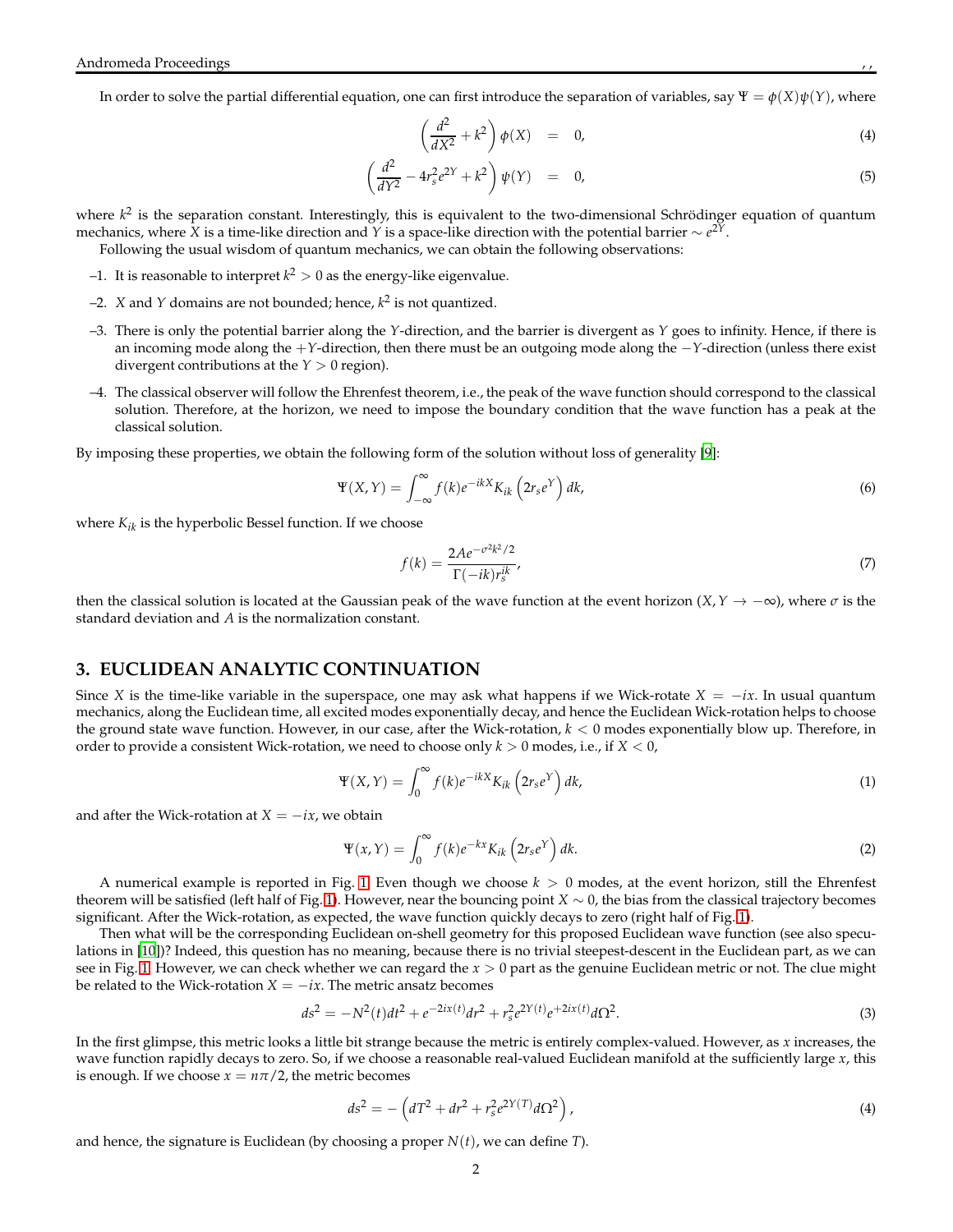$-10$ 



 $P[X,Y]$ 



**FIGURE 1:** The modulus square of the wave function  $P[X,Y] = |\Psi|^2$ , where  $X < 0$  is Eq. [\(1\)](#page-1-0),  $x > 0$  is Eq. [\(2\)](#page-1-1), and  $\sigma = r_s = A = 1$ .

### <span id="page-2-1"></span>**4. CONCLUSION**

In this paper, we sketched the idea to impose the Euclidean boundary condition of the Wheeler-DeWitt wave function for the inside the horizon. The motivation was originated from the Hartle-Hawking proposal, but in the black hole case, the corresponding Euclidean geometry is less clear. However, there are several important physical meanings.

- First, the wave function Eq. [\(2\)](#page-1-1) satisfies several physical criteria that we discussed in Sec. [2.](#page-0-0)
- Second, as *x* increases, the high-*k* mode rapidly decreased. If we interpret that *k* is the analog of the energy, then this Euclidean boundary condition selects the lowest energy state, or the ground state.
- Third, by choosing sufficiently large *x*, one can find a real-valued geometry that has zero probability but has Euclidean signatures. From this starting point, one can construct a reasonable complex contour from the Euclidean geometry to the Lorentzian geometry, as we usually did in the Euclidean path-integral approach.

Therefore, one may speculate that Eq. [\(2\)](#page-1-1) is the ground state wave function as a solution of the Wheeler-DeWitt equation, although we need further justifications.

One may further ask whether this wave function can explain the projection of the wave function as Horowitz and Maldacena proposed. However, this seems less probable, because the wave function depends on the incoming data or the physical information of the event horizon. However, this Euclidean boundary condition may have important physical meaning to the information loss paradox. The wave function of the black hole asymptotically approaches to zero in the superspace. Therefore, if there exists the singularity as well as the inside structure of the semi-classical history, the overall probability should approach to zero eventually; hence, the only histories without singularity will be dominated eventually [\[11](#page-3-9)]. This boundary condition seems to be one another realization of the DeWitt boundary condition in some sense [\[9\]](#page-3-7). There can be further interesting speculations, but we leave them for future investigations.

## **ACKNOWLEDGEMENTS**

DY is supported by the National Research Foundation of Korea (Grant no.:2021R1C1C1008622).

## **References**

<span id="page-2-0"></span>[1] M. Bojowald, S. Brahma and D. Yeom, Phys. Rev. D **98**, no.4, 046015 (2018) [\[arXiv:1803.01119](http://arxiv.org/abs/1803.01119) [gr-qc]]; M. Bouhmadi-López, S. Brahma, C. Y. Chen, P. Chen and D. Yeom, JCAP **07**, 066 (2020) [\[arXiv:2004.13061](http://arxiv.org/abs/2004.13061) [gr-qc]]; S. Brahma, C. Y. Chen and D. Yeom, [\[arXiv:2012.08785](http://arxiv.org/abs/2012.08785) [gr-qc]].